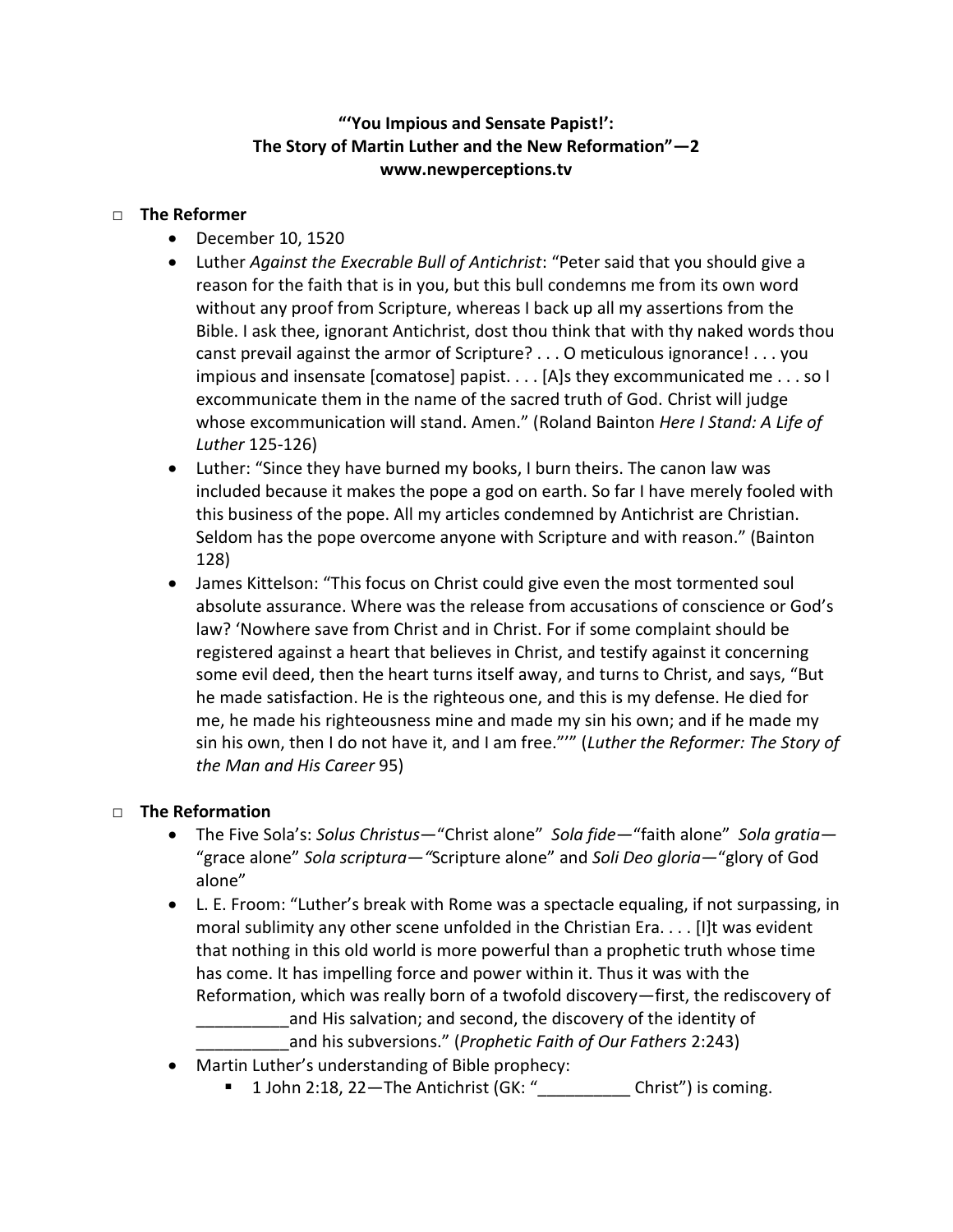- 2 Thessalonians 2:3, 4—The man of lawlessness/the man of sin will assert himself to be \_\_\_\_\_\_ on earth.
- Daniel 7:25—The "little horn" power of Daniel 7 will speak against the \_\_\_\_\_\_\_\_\_\_, persecute the saints and change times and laws.
- Revelation 13:3ff—Luther identified the beast of Revelation 13, the fallen woman in Revelation 17 and Babylon in Revelation 18 with the
- Not only Martin Luther, but subsequently William Tyndale, John Calvin, John Knox, John Wesley and a host of other lesser known Reformers saw in Rome the coming of the \_\_\_\_\_\_\_\_\_\_ as prophesied in Scripture. (L. E. Froom 2:528- 531)
- "From Conflict to Communion: Lutheran-Catholic Common Commemoration of the Reformation in 2017":
	- "1. In 2017, Lutheran and Catholic Christians will commemorate the 500th anniversary of the beginning of the Reformation. Lutherans and Catholics today enjoy a growth in mutual understanding, cooperation, and respect. They have come to acknowledge that \_\_\_\_\_\_\_ unites than divides them: above all, common faith in the Triune God and the revelation in Jesus Christ, as well as recognition of the basic truths of the doctrine of justification."

[\(http://www.vatican.va/roman\\_curia/pontifical\\_councils/chrstuni/lutheran-fed](http://www.vatican.va/roman_curia/pontifical_councils/chrstuni/lutheran-fed-docs/rc_pc_chrstuni_doc_2013_dal-conflitto-alla-comunione_en.html#Five_Ecumenical_Imperatives_)[docs/rc\\_pc\\_chrstuni\\_doc\\_2013\\_dal-conflitto-alla-comunione\\_en.html#Five\\_Ecumenical\\_Imperatives\\_\)](http://www.vatican.va/roman_curia/pontifical_councils/chrstuni/lutheran-fed-docs/rc_pc_chrstuni_doc_2013_dal-conflitto-alla-comunione_en.html#Five_Ecumenical_Imperatives_)

- "16. What happened in the past cannot be changed, but what is remembered of the past and how it is remembered can, with the passage of time, indeed change. Remembrance makes the past present. While the past itself is unalterable, the presence of the past in the present is alterable. In view of 2017, the point is not to tell a different history, but to tell that history \_\_\_\_\_\_\_\_\_\_\_."
- John 17:17—"Sanctify them by Your truth; Your word is truth."
- Pew Research Center:
	- About half of U.S. Protestants (\_\_\_\_\_%) say both good deeds and faith in God are needed to get into heaven, a historically Catholic position. The other half %) say that faith alone is needed to attain salvation.
	- U.S. Protestants also are split on another issue that played a key role in the Reformation: ( $\%$ ) say the Bible provides all the religious guidance Christians need, a traditionally Protestant belief known as *sola scriptura*. But (\_\_\_\_\_%) say Christians should look for guidance from church teachings and traditions as well as from the Bible, the position held by the Catholic Church.
	- Just (\_\_\_\_\_\_%) of all U.S. Protestants affirm both *sola fide* and *sola scriptura*. [\(http://www.pewforum.org/2017/08/31/after-500-years-reformation-era-divisions-have-lost-much-of](http://www.pewforum.org/2017/08/31/after-500-years-reformation-era-divisions-have-lost-much-of-their-potency/)[their-potency/](http://www.pewforum.org/2017/08/31/after-500-years-reformation-era-divisions-have-lost-much-of-their-potency/))